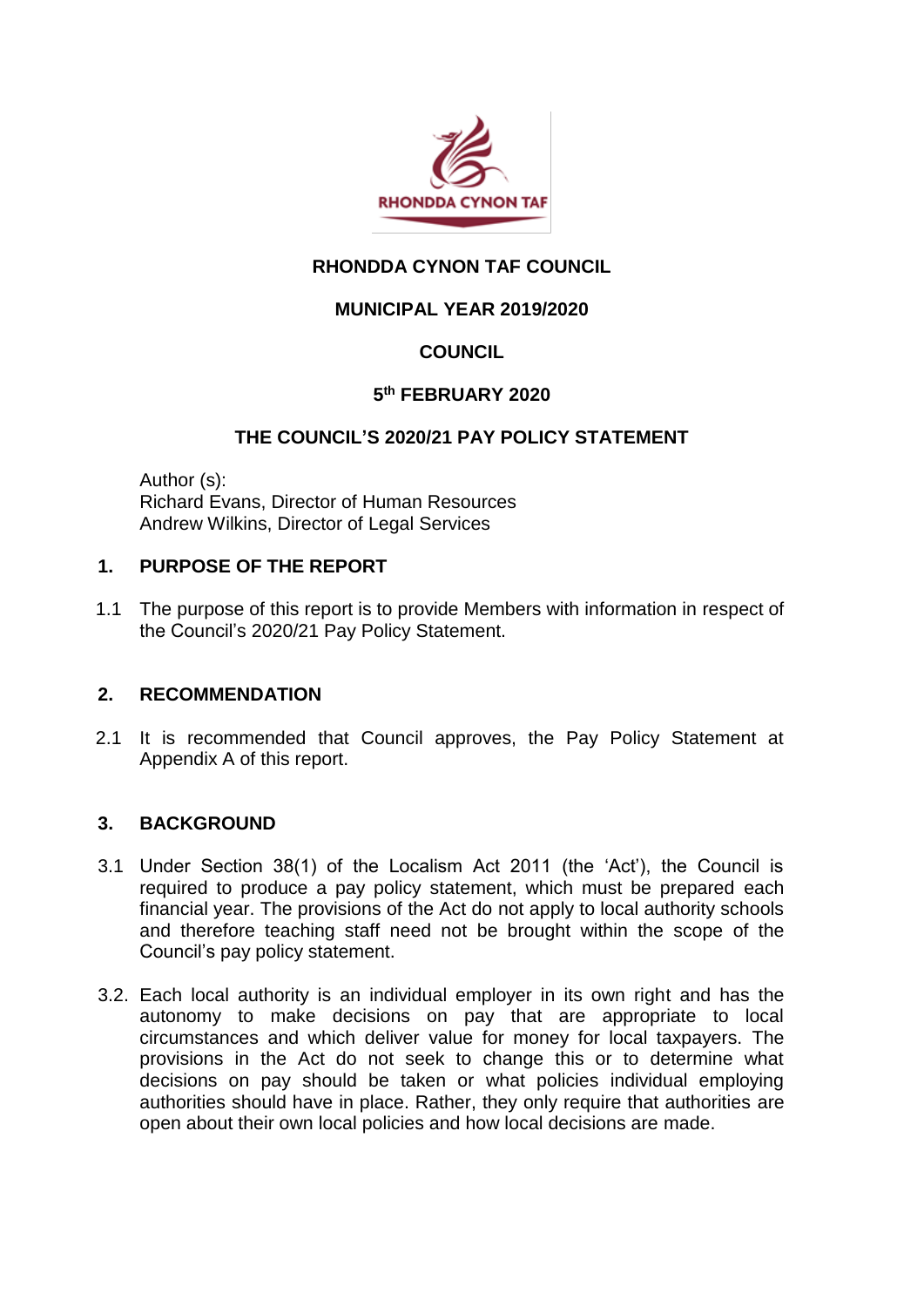- 3.3 The Act requires that the Council include in its pay policy statement, its approach to the publication and access to information relating to the remuneration of chief officers. Remuneration includes salary or payment for a contract for services, expenses, bonuses, and performance related pay as well as severance payments. The definition of chief officers includes the head of paid service, statutory chief officers and non-statutory chief officers and those who report to them.
- 3.4 Section 38(2) of the Act also requires the Council to set out its policy on remuneration for its highest paid staff alongside its policies towards its lowest paid employees.
- 3.5 The Council must, in setting pay policy statements have regard to any guidance issued by the Welsh Ministers. In May 2017, the Welsh Government published updated guidance under Section 40 of the Act entitled 'Pay Accountability in Local Government in Wales'. Due regard has been given to this guidance in the preparation of the proposed Pay Policy Statement. The Pay Policy Statement also has due regard to the Accounts and Audit (Wales) Regulations 2014.
- 3.6 The Pay Policy Statement must be approved by a resolution of full Council before it comes into force. Once in force it must be complied with, although full Council may amend it during the relevant financial year. It must be published on the Council's website as soon as reasonably practicable after approval or amendment.
- 3.7 A Pay Policy Statement meeting the legal requirements of the Localism Act 2011 and having regard to the Welsh Government guidance is attached at Appendix A and is recommended for approval by Council.
- 3.8 This report has been prepared and written by the Director of Human Resources and Director of Legal Services and the Pay Policy reflects the current grading of those officers. Given previous cases where concerns have been expressed about Officers being involved in the preparation of reports that affect their own pay, this point is explicitly drawn to the attention of Members of the Council.
- 3.9 It should be noted however that any officer of the Council writing this report would be in the same position. It is also important to note that this Pay Policy statement provides an accurate summary of the Council's current policy for the purposes of publication under the Localism Act. What is also important to note is that this policy is not specifically about the authors in an individual capacity otherwise than as part of the Council's group of Chief Officers.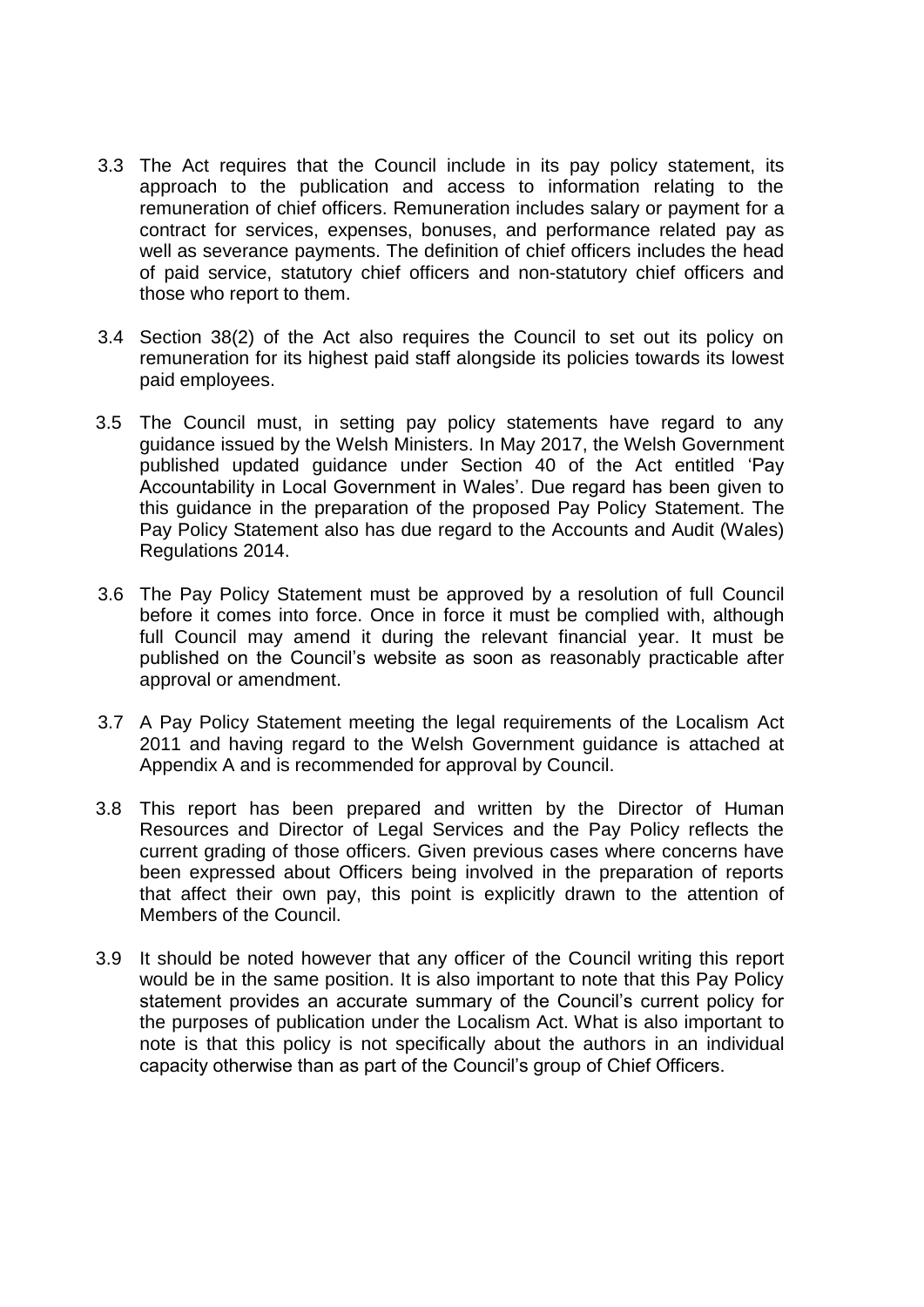**APPENDIX A**

# **RHONDDA CYNON TAF COUNCIL**

**PAY POLICY STATEMENT**

**2020/2021**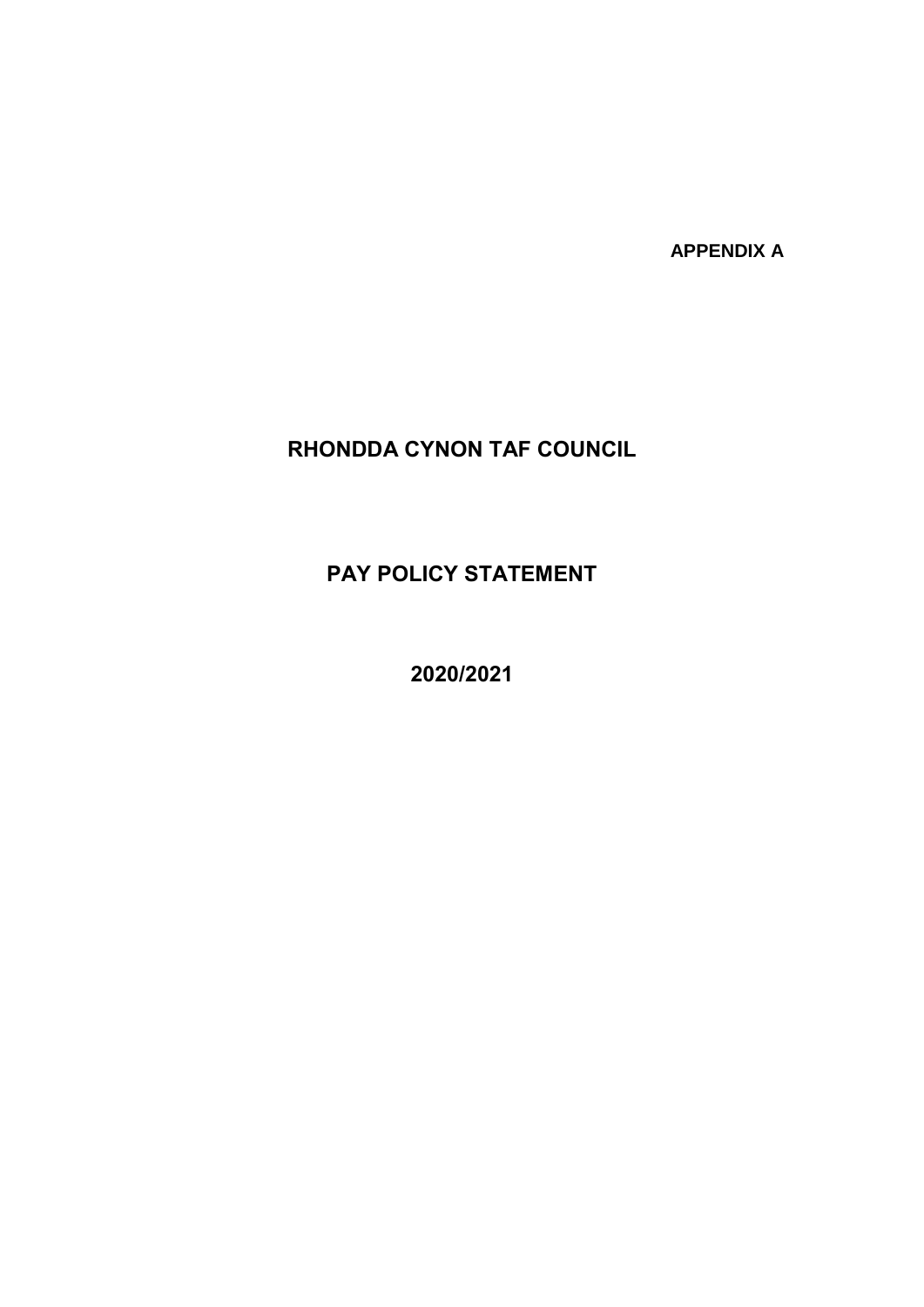## **Contents**

- **1. Introduction & Purpose**
- **2. Legislative Framework**
- **3. Scope & Pay Structure**
	- **Additional Payments**
	- **Honoraria**
	- **Secondments**
	- **Performance Related Pay**
	- **Market Supplements**
- **4. Senior Pay Remuneration**
- **5. Recruitment of Chief Officers**
- **6. Additions to Salary of Chief Officers**
- **7. Payments on Termination**
- **8. Re-employment**
- **9. Publication**
- **10. Pay Relativities**
- **11. Independent Remuneration Panel**
- **12. Accountability and Decision Making**
- **13. Reviewing the Policy**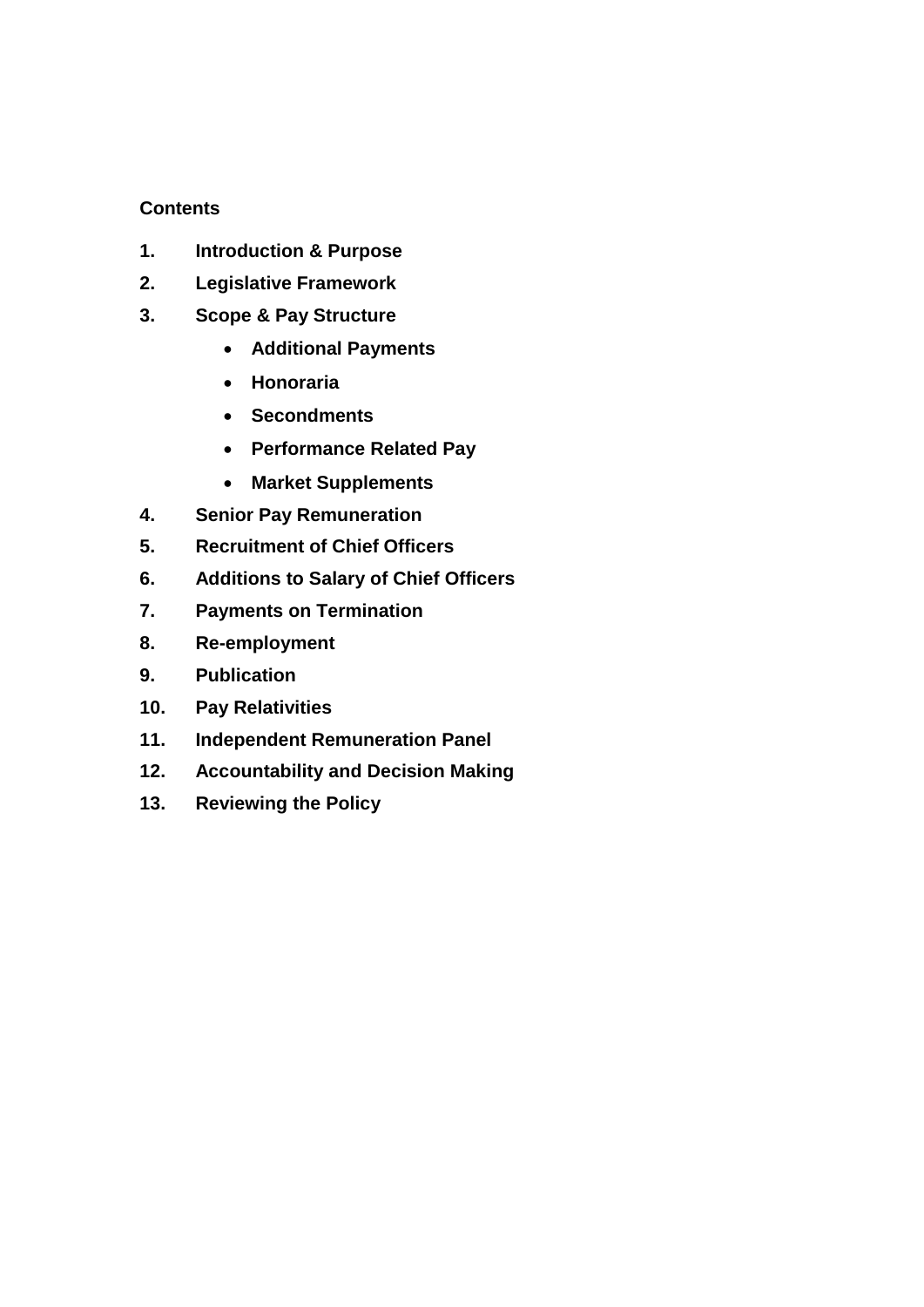## **1. Introduction & Purpose**

## **Leader's Introduction**

- 1.1 Rhondda Cynon Taf Council recognises the importance of administering pay fairly, objectively and consistently in a way that encourages employees to make a positive contribution to the Council's business. The decisions that are taken regarding pay and grading are crucial to maintaining equality across the Council.
- 1.2 In setting its pay structure, the Council reflects on its corporate priorities, the important role that senior leadership plays in achieving those aims and also seeks to continually demonstrate value for money to the residents of the County Borough.

## **Purpose**

1.3 Under Section 112 of the Local Government Act 1972, the Council has the "power to appoint officers on such reasonable terms and conditions as the authority thinks fit". This Pay Policy Statement (the 'statement') sets out the Council's approach to pay policy in accordance with the requirements of Section 38 and Section 40(2) of the Localism Act 2011 (the Act).

## **2. Legislative Framework**

2.1 In determining the pay and remuneration of all of its employees, the Council will comply with all relevant employment legislation.

# **3. Pay Structure**

- 3.1 The Council has adopted and implemented an objective, analytical job evaluation system based on job demands and developed a pay and grading structure based on spot salaries.
- 3.2 This determines the salaries of the majority of the Council workforce. The features of the pay & grading structure are as follows:
	- Fifteen spot salaries;
	- There are no bonus payments;
	- There are no overtime or weekend enhancement payments.
- 3.3 The pay and grading structure applies to all employees covered by the NJC for Local Government Services.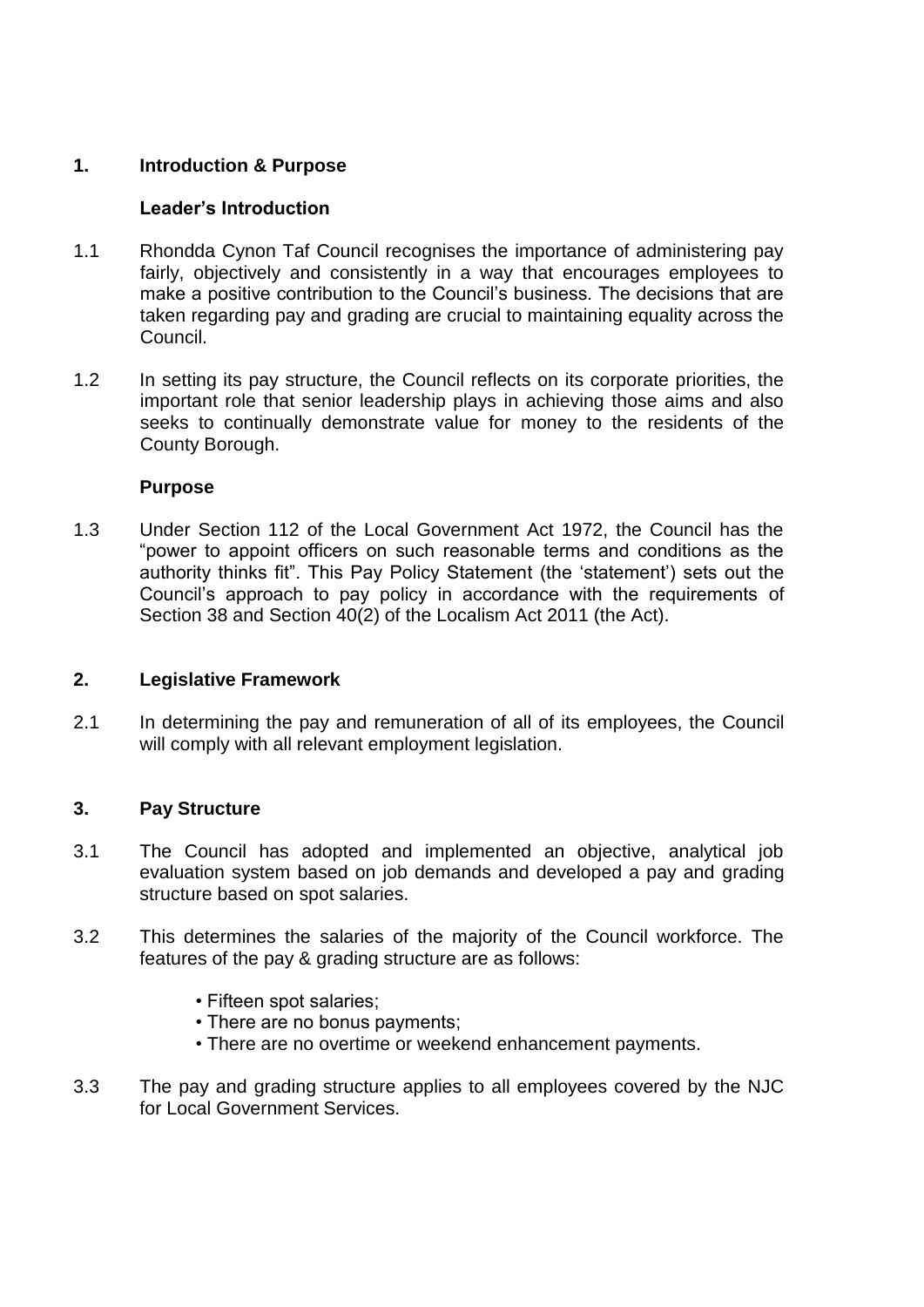- 3.4 The Council has been and is committed to the payment of the Foundation Living Wage (FLW) rate that has previously applied to Grades 1 to 3 of the fifteen spot salary scale detailed above. However, for the financial year 2019/2020 the new national pay scale implemented on 1<sup>st</sup> April 2019 in respect of employees covered by the NJC for Local Government Services, introduced an hourly rate for Grade 1 employees of £9.00 per hour, which was the same as the FLW rate. Accordingly, the Council did not need to process any additional payments during 2019/20 financial year. The FLW rate is reviewed in November each year and the new rate, which will be implemented from the 1st April 2020, is £9.30 per hour. Based on current salary values, this would mean Grade 1 (£9.00 per hour) and Grade 2 (£9.21 per hour) would be affected, however, if a new national pay award is implemented by April 2020, this may have an impact on what grades are affected.
- 3.5 Employees covered by Soulbury terms and conditions have their pay determined by the Soulbury Committee. There are no overtime, weekend enhancement or bonus payments for this group of employees.
- 3.6 The Council makes payments in respect of a 'holiday pay' supplement which was implemented to ensure all holiday payments to staff are made in accordance with the European Working Time Directive.
- 3.7 The determination of salary scales for employees covered by JNC for Local Authority Chief Executives and Chief Officers are dealt with under paragraph 4 below.
- 3.8 In addition to basic salary, the Council will reimburse all reasonable business travel and subsistence expenses on production of receipts and in accordance with the Council's scheme for payment of travelling expenses, subsistence allowances and redeployment expenses. The Council operates a single scheme that applies to all employees.
- 3.9 All other pay related allowances are the subject of either nationally or locally negotiated rates, having been determined from time to time in accordance with collective bargaining arrangements and/or as determined by the Council's Constitution and the Scheme of Delegation contained therein. In determining its grading structure and setting remuneration levels for all posts, the Council takes account of the need to ensure value for money in respect of the use of public funds, balanced against the need to recruit and retain employees who are able to meet the requirements of providing high quality services to the community, delivered effectively and efficiently and at times at which those services are required.
- 3.10 The process for paying any temporary additional payments for undertaking additional responsibilities are in accordance with the Council's Honoraria and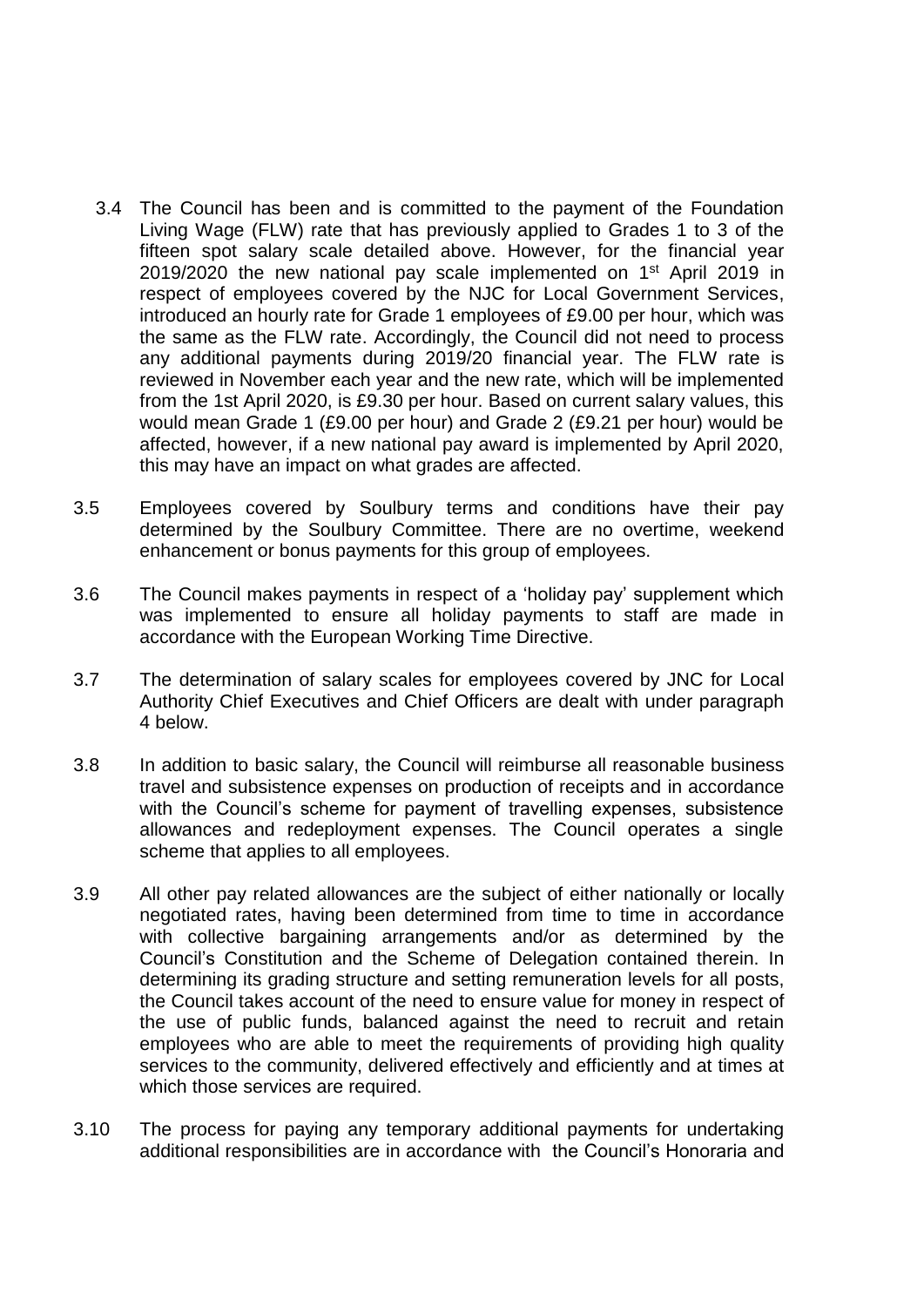Secondment Policies that apply to all Council employees (including Chief Officers).

- 3.11 The Council does not operate a performance related pay system for any of its employees (including Chief Officers).
- 3.12 There are occasions where it is necessary to take account of the external pay market through the payment of a 'market supplement', in order to attract and retain employees with particular experience, skills and capacity. Where necessary, the Council has ensured that such requirements are objectively justified by reference to evidence of relevant market comparators, using appropriate data sources available from within and outside the local government sector.

## **4. Senior Pay Remuneration**

## **Definition of Chief Officer Remuneration**

- 4.1 For the purposes of this statement, 'chief officers' are as defined within Section 43 of the Act. The posts falling within the statutory definition are set out below:
	- Chief Executive / Head of Paid Service
	- Group Directors
	- Directors
	- Service Directors
	- Heads of Service

## **Role of the Chief Executive**

- 4.2 The role of the Chief Executive, as the senior officer, is to advise and support the Council's Cabinet to:
	- Provide leadership, vision and strategic direction;
	- Develop strategic policies to fulfil the Authority's objectives;
	- Define the corporate culture and promote core values;
	- Ensure the Authority meets its statutory obligations and exercises sound corporate governance and effective resource management;
	- Ensure the performance of the Authority is managed effectively.
- 4.3 In the 2019/20 pay Policy, it was highlighted that Rhondda Cynon Taf had a Net Revenue Budget of £483.469M and a 3 year capital programme of £173.202M. The revenue budget for 2020/21 has not yet been agreed and will be subject to a report to full Council in March 2020. Similarly the updated capital programme for 2020/21 onwards will also be presented to the March 2020 Council for approval. However the latest approved 3 year Capital Programme published is as per the Council's Quarter 2 Performance Report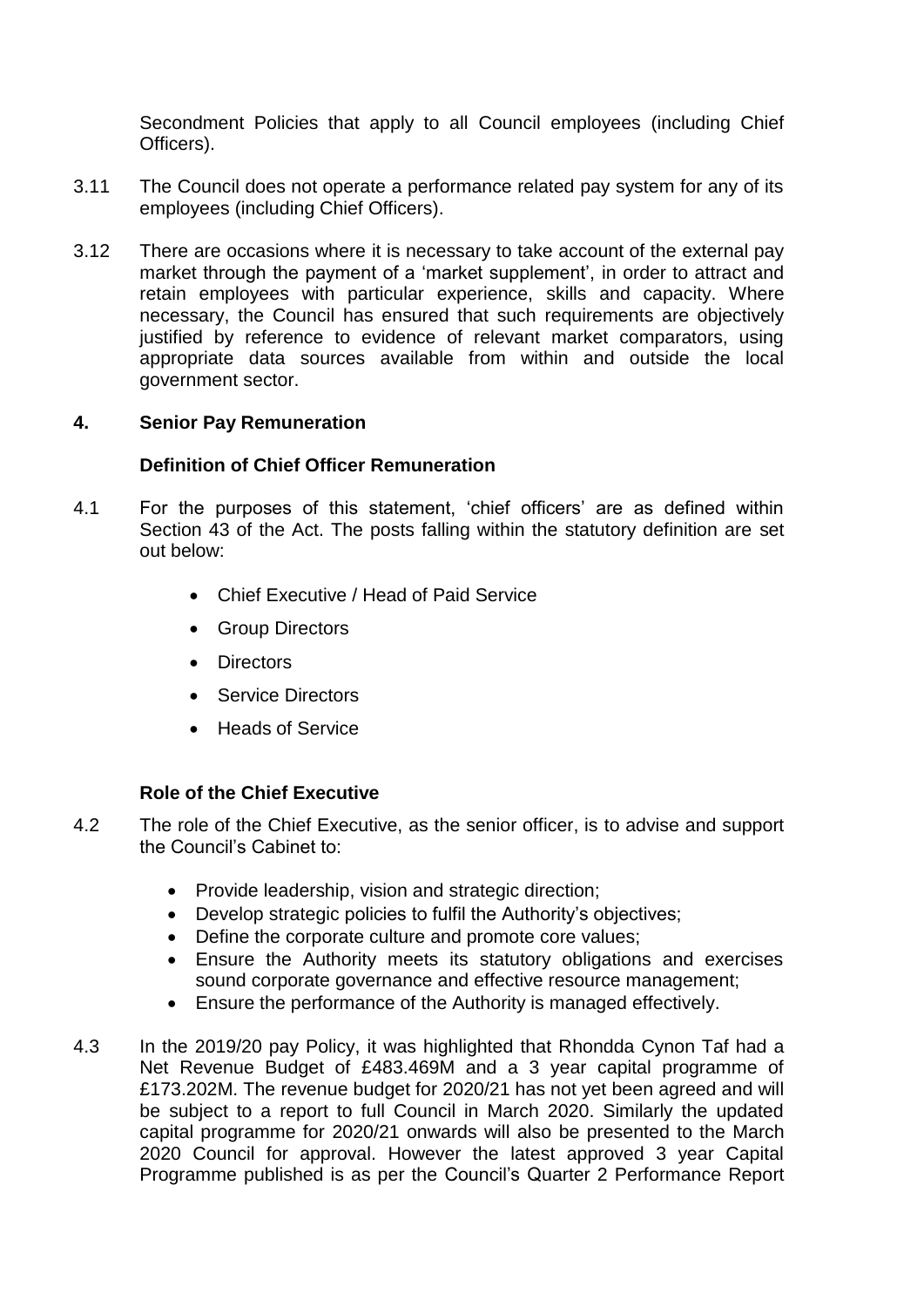and equates to £224.038M. The Council delivers a wide range of services employing approximately 10,600 staff.

- 4.4 In Rhondda Cynon Taf the Chief Executive salary is determined by the criteria set out in the JNC for Local Authority Chief Executives National Agreement for Pay and Conditions of Service. The Chief Officer salary structure is based on a percentage of the Chief Executives salary and within the Education & Inclusion Services directorate, there are some Heads of Service positions which are remunerated at the senior Soulbury pay scale level. For details of the Chief Officer salary structure, please refer to Section 6 below.
- 4.5 Any change to the existing Chief Executive and Chief Officer pay structure for Rhondda Cynon Taf can only be determined by the Council's Cabinet and full Council as necessary. Should any changes to the existing value of the pay structure be considered, then due regard will be given to the Independent Remuneration Panel which is covered in Section 11 below.

#### **5. Recruitment of Chief Officers**

- 5.1 The Council's policy and procedures with regard to recruitment are set out within the Officer Employment Procedure Rules in Part 4 of the Council Constitution.
- 5.2 When recruiting to all posts the Council will take full and proper account of its own Equalities, Recruitment and Management of Change Policies.
- 5.3 The determination of the remuneration to be offered to any newly appointed chief officer will be in accordance with the pay structure and relevant policies in place at the time of recruitment. Welsh Government recommends that full Council should be offered the opportunity to vote on salary packages of £100,000 and above in respect of new appointments.
- 5.4 Where the Council is unable to recruit to a post at the designated grade, it will consider the use of market forces supplements in accordance with its relevant policies.
- 5.5 Where the Council remains unable to recruit chief officers under a contract of employment, or there is a need for interim support to provide cover for a vacant substantive chief officer post, the Council will, where necessary, consider engaging individuals under 'contracts for service'. These will be sourced through a relevant procurement process ensuring that the Council not only meets it statutory obligations but can also demonstrate the maximum value for money benefits in securing the relevant service.
- 5.6 The Council does not currently have any chief officers engaged under such arrangements.

## **6. Additions to Salary of Chief Officers**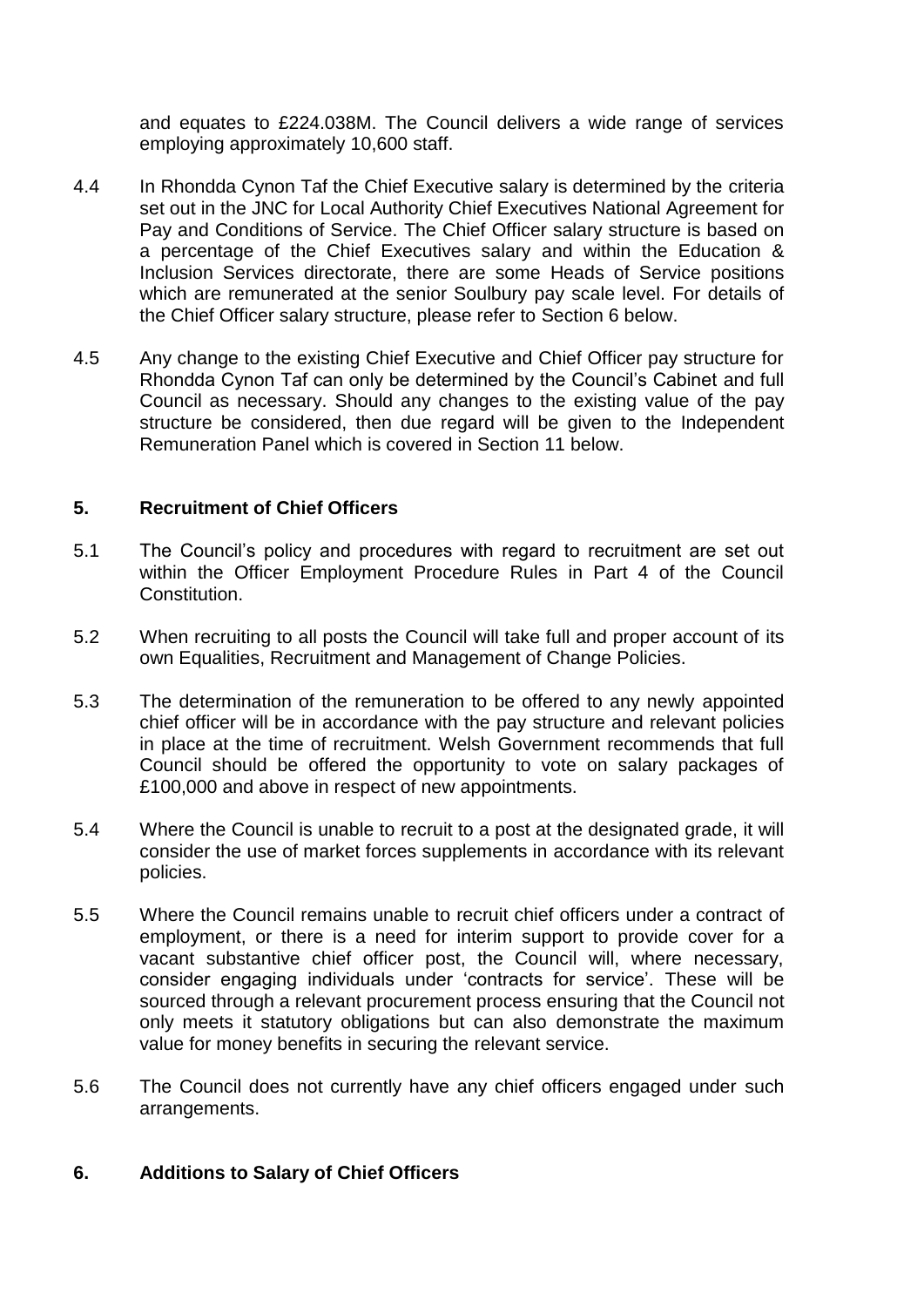6.1 The Council does not apply any bonuses, performance related pay, or any other benefits to its chief officers.

## **Chief Officer Remuneration Details**

6.2 The Council publishes in the Council's Annual Statement of Accounts details of remuneration in respect of chief officer posts where the annual sum paid is at least £60,000. It is important to note that whilst Teaching posts are outside the scope of this Pay Policy, any Teacher whose earnings are over the £60,000 threshold will still be recorded within the Council's Statement of Accounts. The Council's Annual Statement of Accounts can be accessed via the following link:-

[http://www.rctcbc.gov.uk/EN/Council/PerformanceBudgetsandSpending/State](http://www.rctcbc.gov.uk/EN/Council/PerformanceBudgetsandSpending/StatementofAccounts.aspx) [mentofAccounts.aspx](http://www.rctcbc.gov.uk/EN/Council/PerformanceBudgetsandSpending/StatementofAccounts.aspx)

6.3 The Council must appoint a returning officer (currently the Director of Legal Services). All fees paid in relation to the performance of the returning officer duties are determined by the Minister for the Cabinet Office and published in the Fees Order for the relevant election/referenda or in the case of County Borough elections by the Council itself. The details of any such fees paid are published in the Council's Annual Statement of Accounts. The Council has determined that no fees shall be payable to the returning officer for duties associated with undertaking the County Borough elections.

## 7. **Payments on Termination**

- 7.1 The Council's approach to statutory and discretionary payments on termination of employment, prior to reaching normal retirement age, apply to all staff including chief officers and is set out within its policy statement in accordance with Regulation 6 of the Local Government (Early Termination of Employment) (Discretionary Compensation) Regulations 2006 and Regulations 30(6), 30(7) and 30(8) of the Local Government Pension Scheme Regulations 2013.
- 7.2 Applications under these schemes are made in accordance with the Council Constitution and Scheme of Delegation and are agreed by the Council's Voluntary Early Retirement Committee (and full Council as necessary). All applications for early retirement will be considered objectively. The schemes will apply to the following groups of staff:
	- JNC for Chief Executives
	- JNC for Chief Officers
	- NJC for Local Government Services
	- Staff employed under Soulbury terms and conditions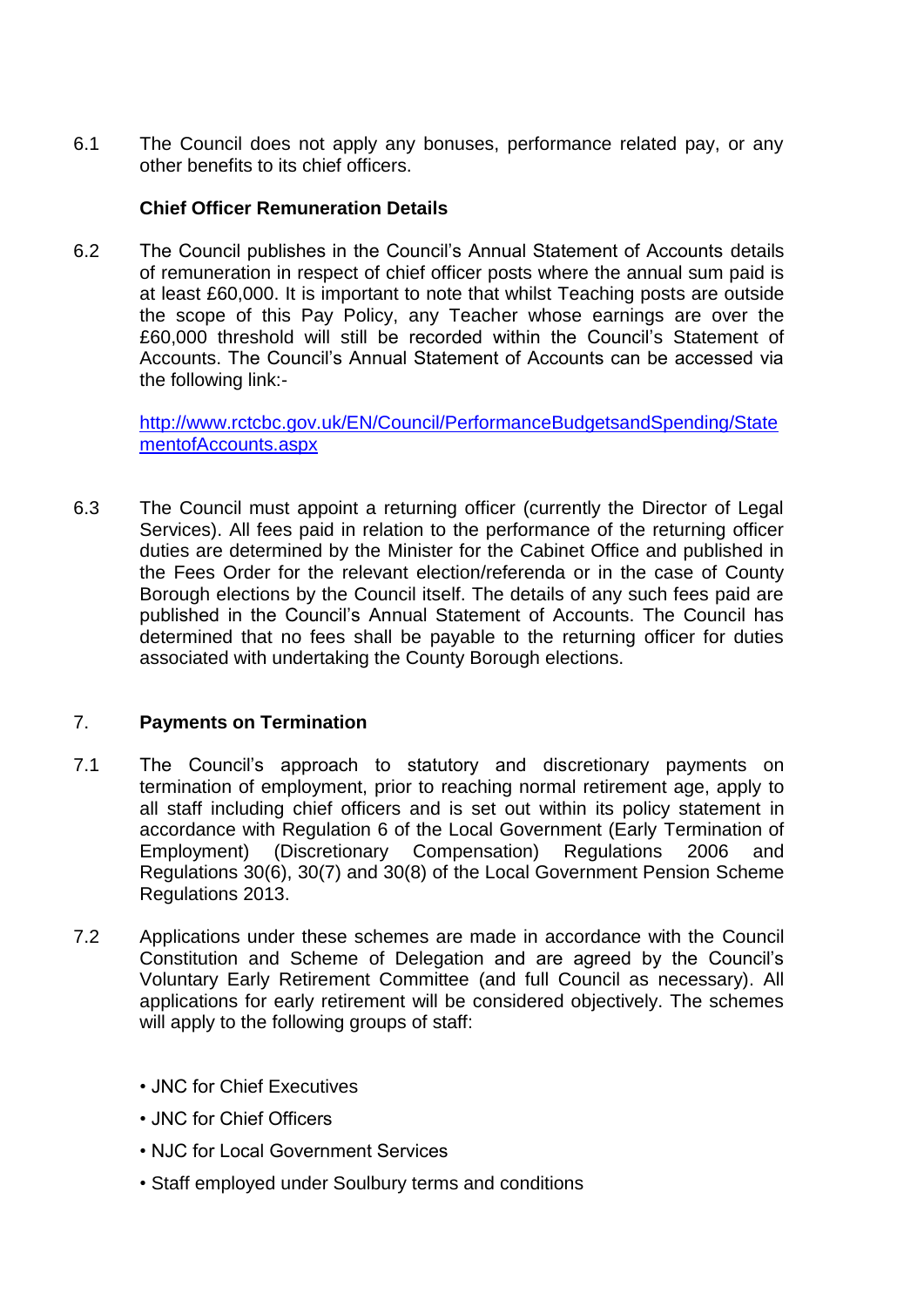- 7.3 Redundancy Payments are made in accordance with the Redundancy Payments (Continuity of Employment in Local Government) (Modification) Order 1999, for the purposes of continuous service, as is any such declared re-employment by a body covered by the Modification Order.
- 7.4 Welsh Government recommends that full Council should be offered the opportunity to vote before severance packages for chief officers of £100,000 and above are approved for staff leaving the organisation. Within Rhondda Cynon Taf, any such severance package will firstly be considered by the Voluntary Early Retirement Committee. This Committee will make a recommendation to full Council as to whether or not the Council should agree a particular severance package. Following consideration by full Council a vote will be taken on whether to agree the severance package.
- 7.5 However Members must be made aware of the statutory or contractual entitlements due to an employee and the consequences of non approval by Council which may allow an employee to claim damages for breach of contract.

The Welsh Government considers the following components of a severance package for chief officers should be included when determining whether the package exceeds £100k:

- (i) salary paid in lieu;
- (ii) lump sum redundancy / severance payment; and
- (iii) cost to the authority of the strain on the pension fund.
- 7.6 Any other payments falling outside the provisions or the relevant periods of contractual notice shall be subject to a formal decision made in accordance with the Council Constitution and Scheme of Delegation.

#### **8. Re-employment**

8.1 The Council will not re-employ or re-engage either as an employee, agency worker or consultant, any officer in receipt of an enhanced severance or redundancy payment which formed part of their early retirement. Those officers not of retirement age who accepted an enhanced severance payment as part of their voluntary redundancy will be precluded from being an employee, agency worker or consultant for a two year period following their termination.

#### **9. Publication**

9.1 Upon approval by the full Council, this statement will be published on the Councils website.

## **10. Pay Relativities**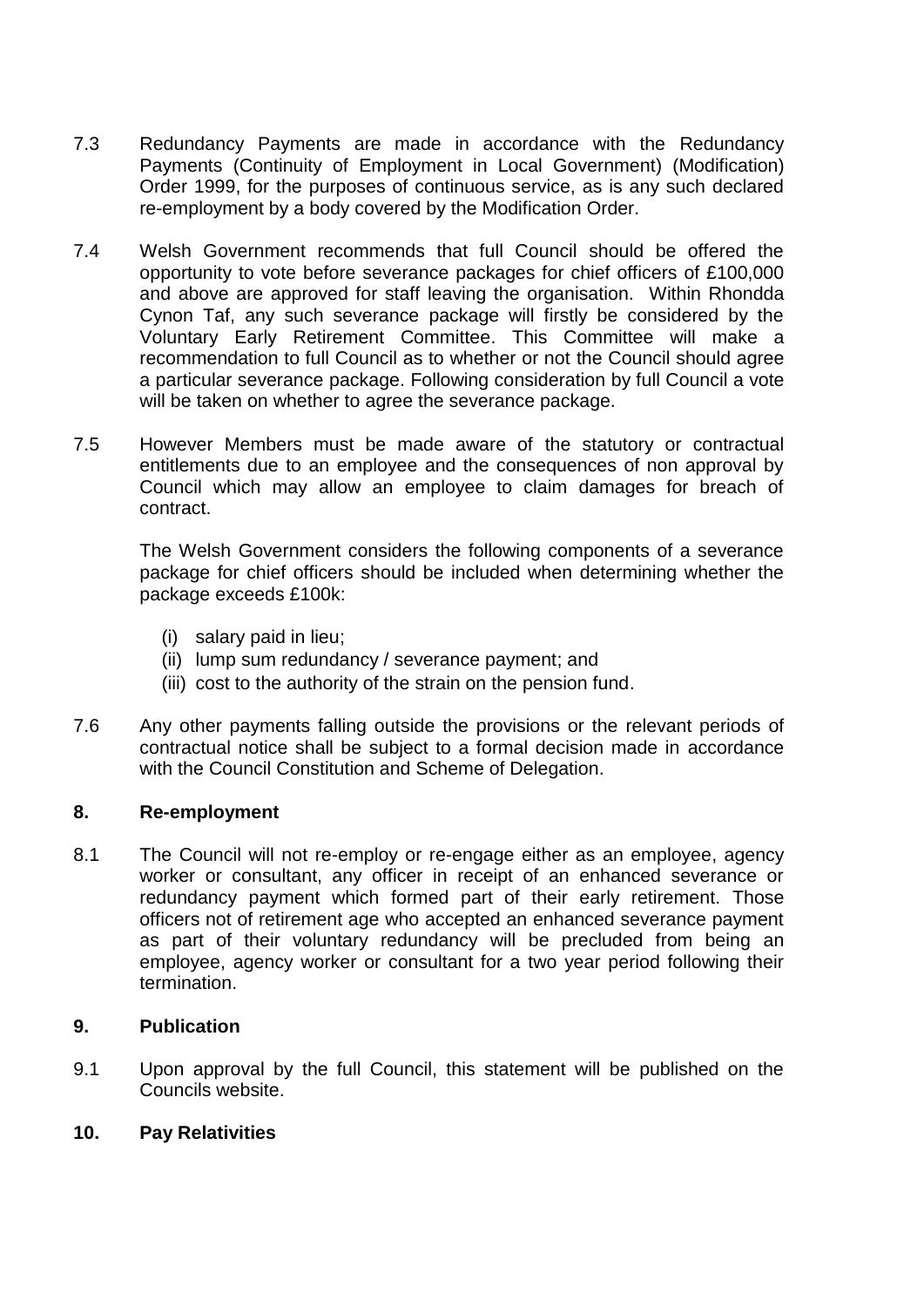- 10.1 The lowest paid employee of the Council is paid at Grade 1 of the Council's pay and grading structure.
- 10.2 The relationship between the rate of pay for the lowest paid and chief officers is determined by the processes used for determining pay and grading structures as set out earlier in this statement.
- 10.3 In accordance with the requirements of Section 38(2) of the Act this statement must state the relationship between the remuneration of chief officers and the remuneration of its employees who are not chief officers.
- 10.4 The statutory guidance issued by the Welsh Ministers under Section 40(2) of the Act recommends the use of pay multiples as a means of measuring the relationship between pay rates across the workforce and that of senior managers, as included within the Hutton 'Review of Fair Pay in the Public Sector' (2010).
- 10.5 Hutton recommended the publication of an organisation's pay multiple -the ratio between the highest paid employee and the median average earnings across an organisation, as a means of illustrating that relationship and concluded that the most relevant measure for the median earnings figure should be the full time equivalent earnings of all staff employed.
- 10.6 In accordance with the recommendation of the Hutton report the ratio between the Chief Executive's pay and the median earnings of the workforce calculated using current pay levels within the Council is 1:7.
- 10.7 Whilst there is no legal requirement within Wales to publish separately, in the interests of transparency and equity, it is considered good practice to report on the Gender Pay Gap. Utilising the recommended calculation method, the combined pay gap within Rhondda Cynon Taf has reduced again and now stands at 11.66% (previously reported 13.17%, Pay Policy 19/20 & 14.06%, Pay Policy 18/19). Further details will be contained within the Council's Annual Equality Report 2018/19 which will published at the end of March 2020 and will be accessed at

[https://www.rctcbc.gov.uk/EN/Council/EqualityandDiversity/AnnualEqualityRe](https://www.rctcbc.gov.uk/EN/Council/EqualityandDiversity/AnnualEqualityReport.aspx) [port.aspx](https://www.rctcbc.gov.uk/EN/Council/EqualityandDiversity/AnnualEqualityReport.aspx)

### **11. Independent Remuneration Panel**

11.1 In accordance with the Local Government (Democracy) (Wales) Act 2013, a new section 143A has been inserted into the Local Government (Wales) Measure 2011. This provision gives the Independent Remuneration Panel for Wales ("the IRP") powers to make recommendations in relation to any policy in an authority's pay policy statement which relates to the salary of the head of paid service.